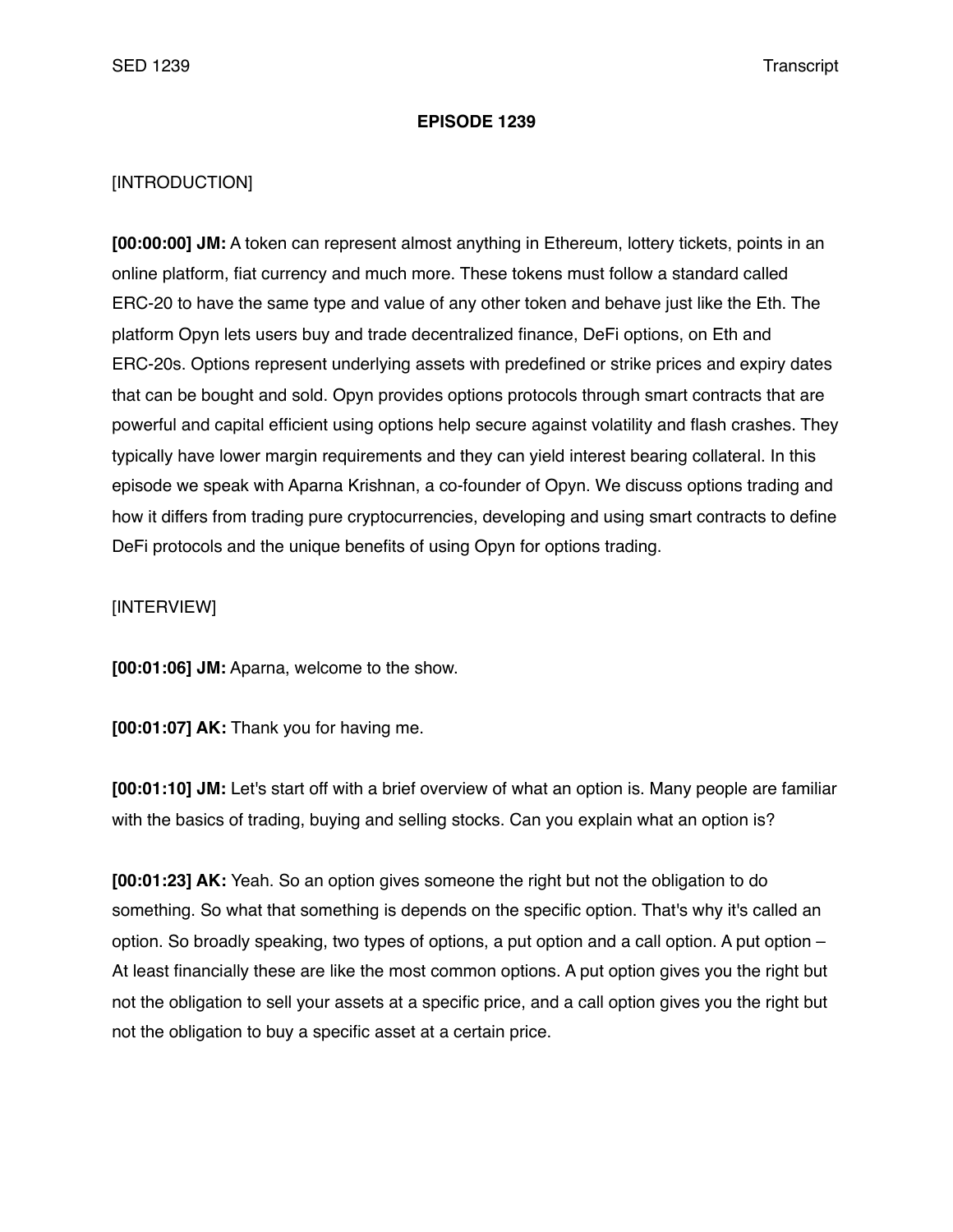**[00:02:05] JM:** And options have been around for a pretty long time on the traditional trading markets as far as assets that are outside of the traditional trading market, specifically crypto assets, how have the option markets been served in recent memory?

**[00:02:23] AK:** Yeah. So around crypto, the biggest like option markets are Bitcoin options and Ethereum options. Bitcoin obviously is like the bigger market right now and these are currently served through several centralized exchanges probably the biggest and most popular being Deribit. I guess the downside of how things work right now is that on Daribit only like certain people in certain parts of the world can access the platform and use their products. So that's kind of where Opyn comes in, where our goal is to build decentralized options which are just a primitive piece of the internet that exists. Anyone from anywhere should be able to use them.

**[00:03:17] JM:** So options have historically been managed by centralized providers. Why does it matter that – Well, actually, first we should define. Can you explain what the difference between a centralized options scheme and a decentralized options scheme is?

**[00:03:33] AK:** Yeah. So the biggest difference I would say is like where is this hosted. So if you think about like if you built an application or a website today and you hosted it on AWS, Amazon could shut you down, and this is kind of what happened with Parler. Yeah, actually this is what happened with Parler like maybe a few months or a few weeks ago. With a decentralized application you're basically putting something on the blockchain and the blockchain is sort of managed by people all around the world so there isn't really one person who can say, "I'm shutting this application down because it requires consensus amongst like 51% of the people to remove any of those applications."

Unlike in the case of Amazon where like the company as a whole can just decide to shut down an application. So that's really what makes something centralized or decentralized. Again, I don't really think it's like black and white. I think it's more a spectrum. If you look at a lot of newer blockchains that are coming out, they still have this narrative if we're going to be decentralized, but at the present moment they may not be as decentralized as Ethereum or Bitcoin is.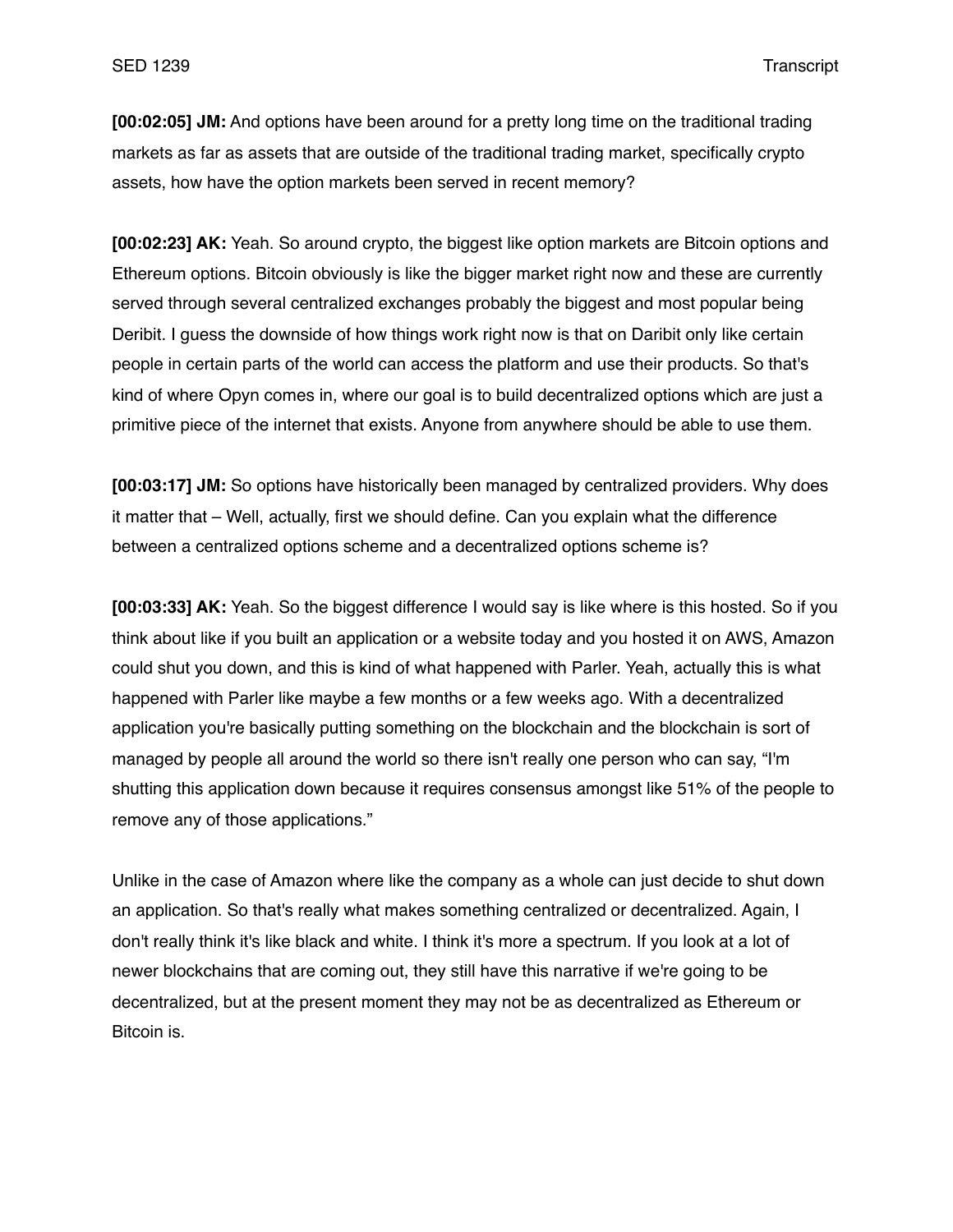**[00:04:52] JM:** But it's certainly conceivable why something like Parler could get shut down, because that's this this contentious controversial platform where people talk about all kinds of racy things. But options, trading options, why would that need to be decentralized? Like why would options be anything that would be potentially censored?

**[00:05:14] AK:** Yeah. So this is a very interesting question, and I think even with something like Parler, maybe to some segment of people it makes sense what would be shut down, but that's not necessarily true for all segments of all people. Like there are people who still use the application, and if it got shut down they would be very upset and very hurt by it. I think coming back to options and like just financial tools in general, I think historically financial tools and services are quite under the control of governments. So if you take a country like Venezuela or Argentina where the currency is hyper-inflating. People don't trust the government. The government could very well not want other financial services to exist. In that case, your only alternative is sort of these decentralized tools and services. So you kind of need a way of getting around this big trusted – I guess you need a way of getting around governments when you can't trust governments anymore. And, yes, maybe in the United States you have a great government and you can trust the US dollar, but that's not true of every country in the world.

**[00:06:31] JM:** So, again, I can understand this on a currency basis, but I mean the options are not really like a government-managed abstraction, right? Like currencies are managed by governments, but options are not managed by governments. They're managed by corporations. And don't we traditionally have a little bit – Like corporations are not going to screw us in the same way that governments would screw us, right?

**[00:06:56] AK:** Well, think about like the 2008 crisis. Who were the people who got arrested? Who were the people who like had to pay? And there is now such a thing as too big to fail. And certain corporations like some banks today are really too big to fail. They could still continue taking the same risks as they did in 2008 and there really isn't much punishment. It's kind of like if the government stepped in and is like, "All right, Facebook, you messed up and you leaked everyone's data, but that's okay. We'll still step in and save you." That's kind of what the current financial system is like.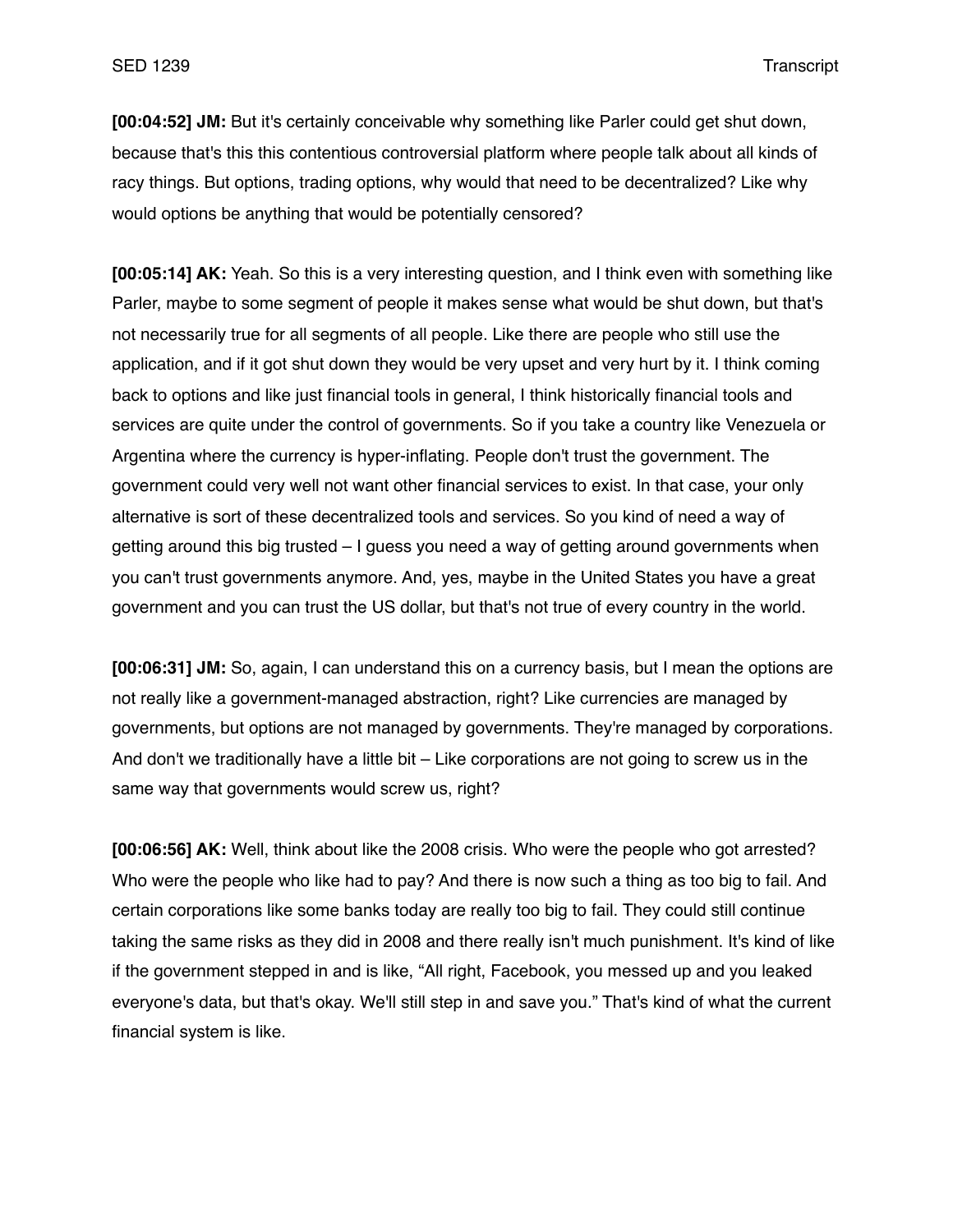I guess, yes, maybe like governments themselves are not running options directly, but they're still in a sense regulating or like managing which corporations can provide access to these tools and services and like restricting who can access these tools and services. And when you think about it, like even something like the accredited investor, like standards, why can someone who does really fully understand options but may not necessarily like have that much money not trade options? That doesn't make very much sense to me. And I think that holds true if like any sort of financial tool or services. Like all sort of derivatives have the same sort of philosophy.

**[00:08:20] JM:** Well, in any case I'm playing the devil's advocate a little bit. I think it's cool that there is a decentralized options trading platform, but let's talk about how to build it now. So options are the ability to have these different buy and sell, call and put, well, options on assets. So there's typically a wide range of options that are available for any given instrument. So tell me about how these options get made available to users across the Opyn platform, which is what you're building?

**[00:08:59] AK:** Yeah. So the Opyn platform – Opyn is fundamentally just a piece of infrastructure on the Ethereum blockchain. So I guess there're a few different layers. Most users access Opyn through our frontend interface, but really anyone can build their own frontend to the piece of infrastructure that's on the blockchain. That piece of infrastructure, the first version of it, is called the convexity protocol. Version two is called gamma protocol.

The way version one works, it's physically settled, fully collateralized options that don't really require oracles. So let me break down what that means. So when it comes to paying someone out for an option, there's two different ways you could do it. One is you could kind of exchange. So let's say I have a put option on Eth with a strike a hundred. That just means I have the right to sell my Eth for a hundred dollars. There are two ways I can go about settling this option. One is I can come with the Eth and get a hundred dollars out. So I have to come in with one Eth. Or the second way of settling it is if the price of Eth is below 100, I could ask for the difference in price. And if the price is above 100, I get nothing. So the two are different.

So the first way of exchanging Eth for a hundred dollars is called physical settlement, and the second way of just getting paid out the difference in price and strike price is called cash settlement. The first way of settling doesn't require any sort of oracle or any sort of on-chain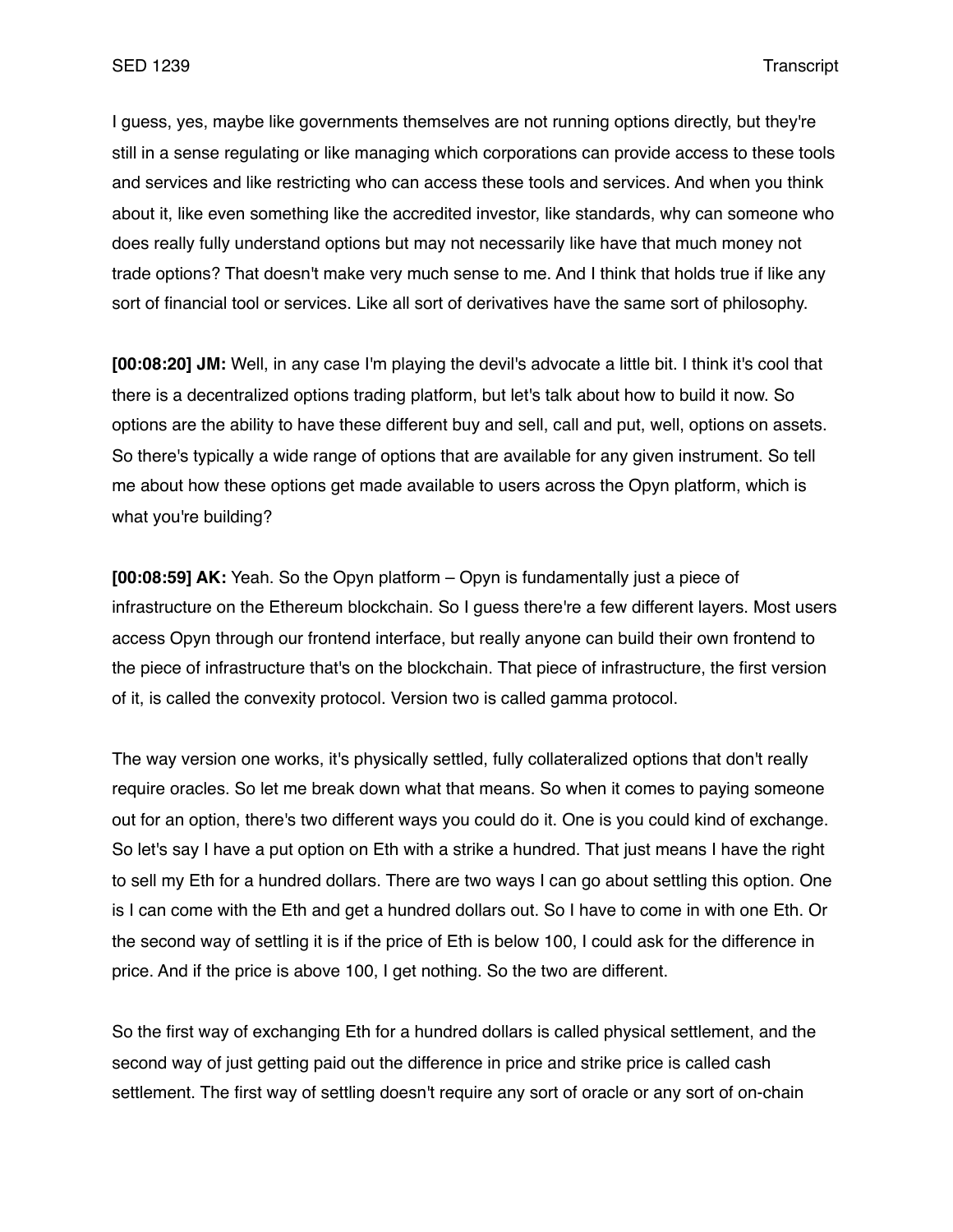source that tells you what the actual price of this asset is. The second way of settling requires an on-chain way of telling you what the price of this asset is. So our version one of Opyn is physically settled options which doesn't require an oracle, and version two is cash settled options, which currently do require an oracle, but the reason they are cash settled is so that you can use options as collateral to create more options. So such a position is called a spread, and basically you would only need to put the difference between the strike price of the option that you put down as collateral and the option that you're creating as – I guess it reduces the amount of capitals that you have to lock up to create a new option.

**[00:11:50] JM:** And let's talk a little bit more about the usage of these options. Who is buying and selling them?

**[00:11:57] AK:** Well, a lot of them are anonymous users, and I don't really know them personally. I'm guessing a lot of them are retail users, or I guess in decentralized finance what we call them are whales. So these big anonymous users who just come make big orders and then disappear. Right now I think we haven't really seen institutions come in yet, but I think that's going to be the next stage.

**[00:12:31] JM:** And clarify a little bit more like why are they buying these options. How does it fit into an overall investor strategy?

**[00:12:38] AK:** Yeah. So that's a really good question. So there're obviously a lot of different things you could do with options. If you're buying an option you might use it as a way of hedging your risk against – So let's say if you're buying a put option. You might use it as a way of hedging yourself against like an asset price tanking. So that's an insurance use case of options. If you're buying a call option, maybe you're using that as a way of getting leverage. So maybe you're using that as a way to determine the future price of Eth, and like if it really goes up you paid a small amount now and you get a big return later.

If you are selling these options, if you're selling a put or call option, you might use it as a way of passively earning interest. So you might choose to sell like out of the money put or call options just to sort of get a steady source of premium on every option that you're selling. There're a lot of different strategies that people use them for, and options are really powerful instruments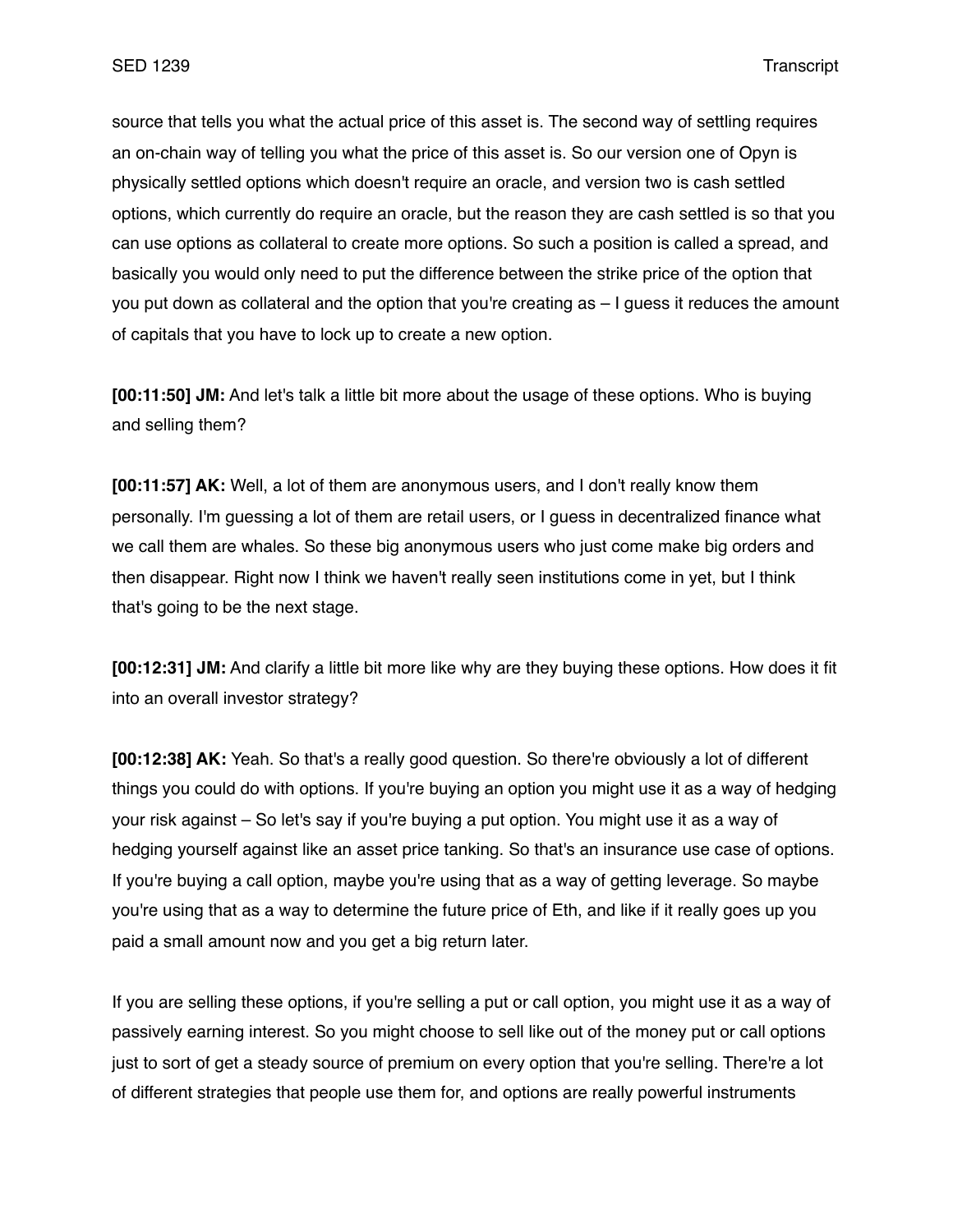because you can create any sort of financial payout with options. So there's a lot of different stuff that we've seen people use them for.

**[00:14:03] JM:** At a high level, what goes into building a options trading platform on top of Ethereum?

**[00:14:10] AK:** Yeah. So the biggest challenge with building anything on Ethereum is like building secure solidity smart contracts. With building smart contracts, it's a totally different approach than it is building any sort of React application because it's almost back to building a rocket. And if you build this and it has a bug, once you've launched it you really don't get to go back and undo things and you might have killed someone in the process. In this case you don't really kill someone. You might end up losing user's money.

And so the biggest challenge is with figuring out how you secure these smart contracts. Sometimes it's through doing security audits, which means having other people in the community take a look at your code and try to break it. Sometimes it's through doing formal verification, which is trying to formally prove that your system is safe and that it works in a certain way. And those are sort of like the biggest challenges we face on a day-to-day basis.

**[00:15:23] JM:** Can you give me an overview of the architecture? Like how do smart contracts fit together to create a decentralized options platform?

**[00:15:33] AK:** Yeah. So I guess maybe I could give you an overview of like the full stack first and then we could chat a little bit about the smart contracts. So, one, there's like Opyn smart contracts, which allows someone to create an option. So someone can go there, lock up collateral and create an option. But just because they created an option doesn't mean they've sold the option. So that then brings us to a second set of smart contracts, which is an exchange, which is where this person trades the option. This is the part we're still building out, and currently we use 0x and Uniswap V1 to sort of trade these options as an exchange venue. Sometimes users can also just directly trade with each other through an OTC interface. Then we kind of need some price source which tells us what is the price of different assets. That's where we use Chainlink, which tells us what the price of Ethereum currently is or what the price of Bitcoin currently is, and regularly pushes that onto the blockchain.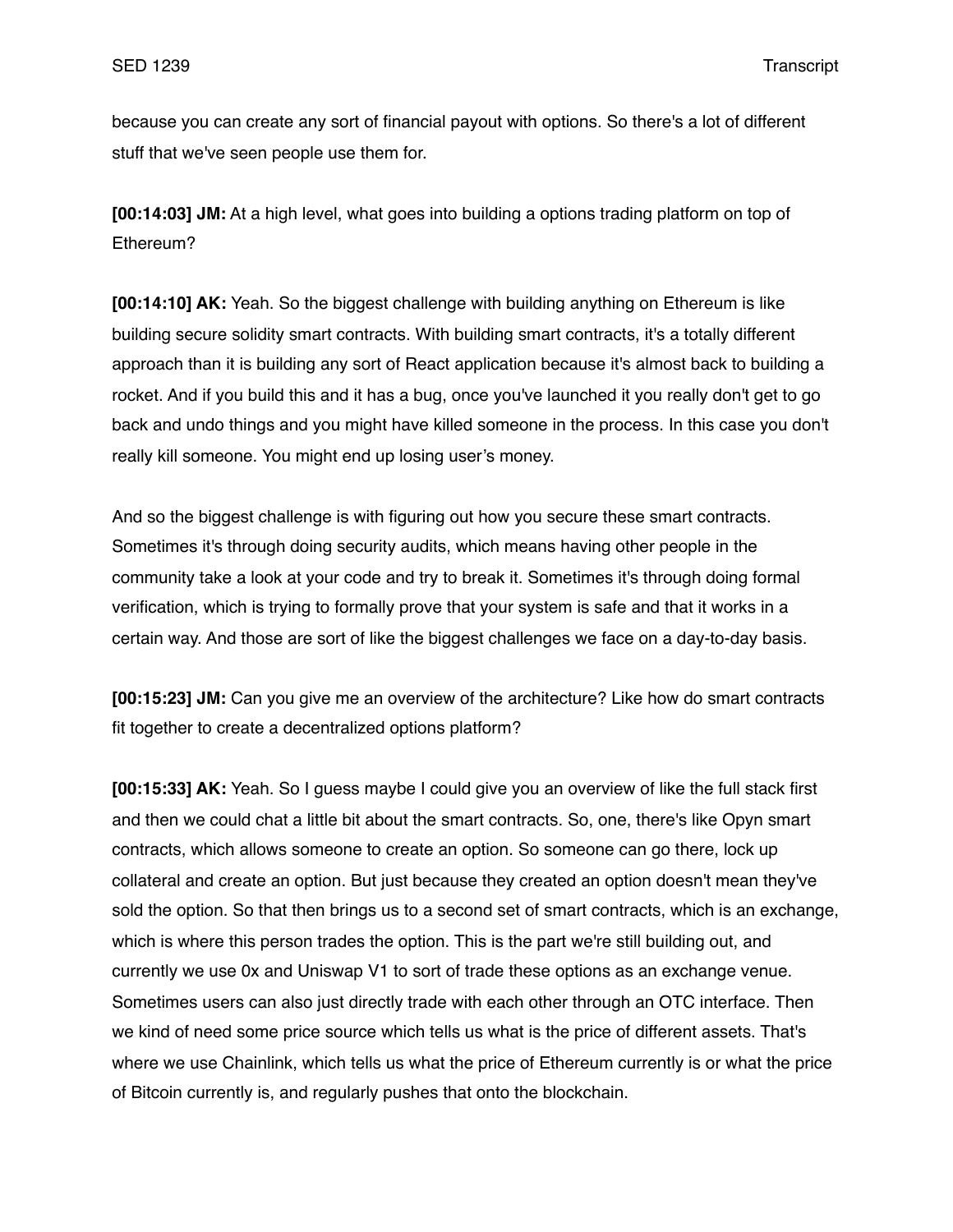Now to interact with all these different smart contracts we need an interface, and that's where our React frontend comes in. And then to sort of allow like different, I guess, regular updates to the smart contract and keep the system well maintained, we need some bots, which is where our servers and like the whole JavaScript stack comes in. So there's a lot of different moving parts.

With the smart contracts alone, like would you want me to dive deeper into like the V1 contracts, V2 contracts? What do you think?

**[00:17:22] JM:** Well, let's maybe walk through the anatomy of a contract creation and deployment. So if I want to create like an option on – I mean, can I just create an option on like, I don't know, Algorand? Can I make a put option on Algorand. Just spin it up in Opyn and have other people – And then that'll spin up some infrastructure on the backend?

**[00:17:49] AK:** Yeah, actually you can. Well, on V1, you can. On V2 we do have certain assets whitelisted, but you could just tell us you wanted to create an option on X-asset and we could whitelist that asset for you and then you can go ahead create that option.

So the way to think about it is there are certain markets for which you can go ahead create any option for. For example, if you wanted to create an option on Ethereum, you can go ahead create any strike price, any expiry date and we don't really need to whitelist anything. If you wanted to create an option on a new asset that isn't whitelisted, that's a different product offering. So we would need to make sure the risks work out okay and then you could create that option. So basically you can create an option on any token that is an ERC-20 that there exists a robust price source for.

**[00:18:48] JM:** Okay. So let's say I want to create my own option contract. What do I do and what happens on the backend?

**[00:18:58] AK:** Yeah. So if you want to create your own option contract on say like COMP, or Wrapped Bitcoin, or another ERC-20, you go to Opyn's factory contract, which is where you create the options, and you just call the function, I think create new product. I don't remember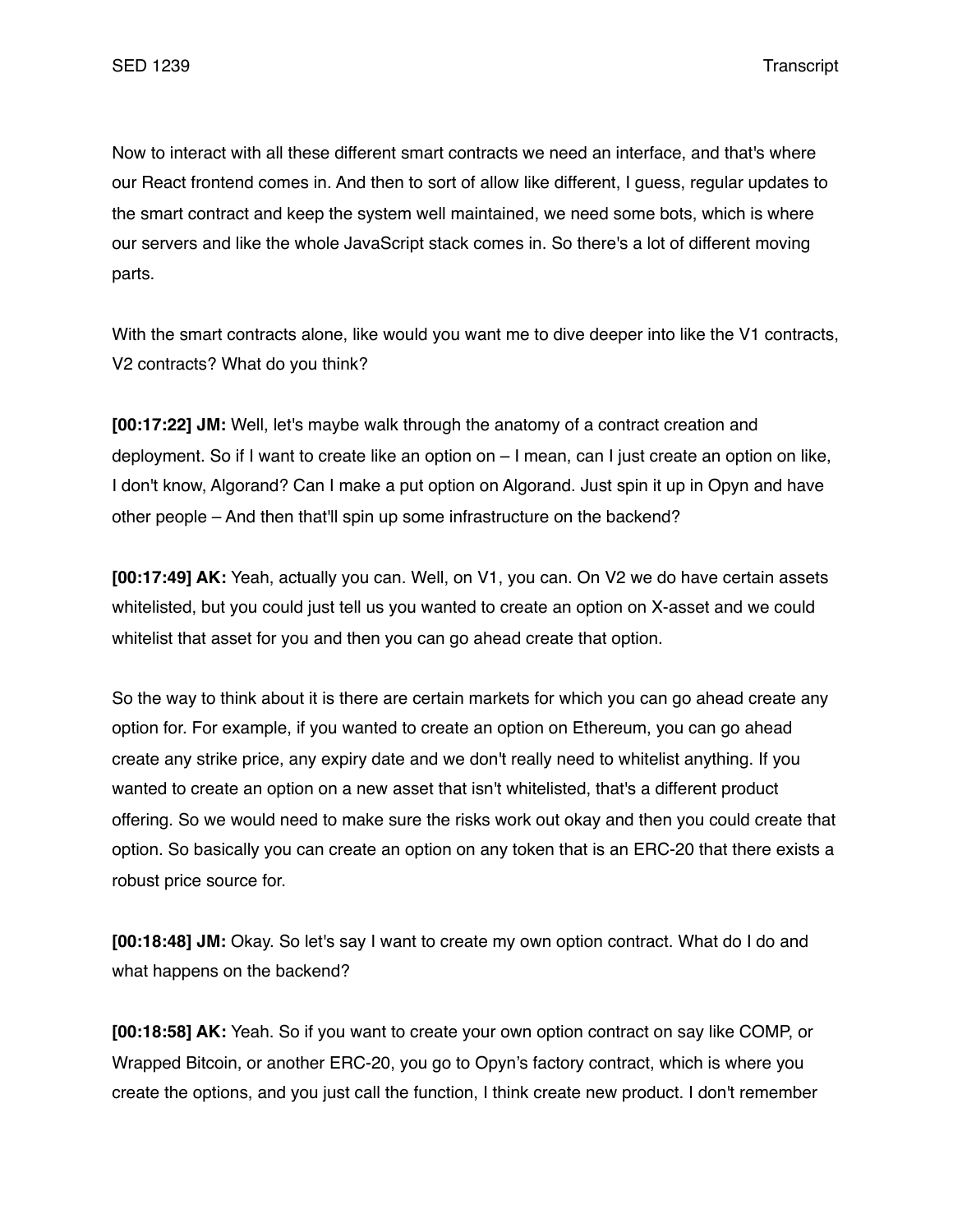what it is at the top of my head, and that's pretty much it, and then you've created a new option market. And in that market you can start having users create those options and then trade it on different exchange.

**[00:19:37] JM:** And can you describe how that propagates through the Ethereum infrastructure that you've built?

**[00:19:42] AK:** Yes. So all of this exists on the Ethereum blockchain, and all of these different moving parts are smart contracts on the Ethereum blockchain. So when you are doing something like go create a new option market, you're calling a function of the smart contract that is deployed on the Ethereum blockchain. And so you're deploying a new market on the Ethereum blockchain. And then when you're trading in this new market on the Ethereum blockchain, you're maybe using a venue like Uniswap or 0x. And so everything that you're doing is actually just happening on Ethereum, although you might use like a front end or some other interface to access this infrastructure.

**[00:20:32] JM:** Gotcha. So can you walk me through what happens on one of those Ethereum smart contracts or the set of Ethereum smart contracts? Like one thing I'm trying to learn is just a little bit more about how the software architecture of different smart contracts works. Like do you have multiple smart contracts that orchestrate together to run the software for an option? Or how does that work exactly?

**[00:20:57] AK:** So each option is represented as an ERC-20 token. And so the way it works is when you're creating a new product, you're interacting with sort of the whitelist module, which then goes ahead and white lists a new set of like asset collateral underlying combination. Once you have that whitelisted, then you can go ahead and create OTokens, or like OTokens, which are an ERC-20 token, for a specific product. And each of those are represented as a token on the Ethereum blockchain. So every option is a token on the blockchain. And all of these tokens are fungible within the same market, but are non-fungible across different markets.

So the Ethereum put option with strike 100 is one ERC-20 contract, and all the tokens created under that are fungible with each other. But the Ethereum call option with strike 1000 is a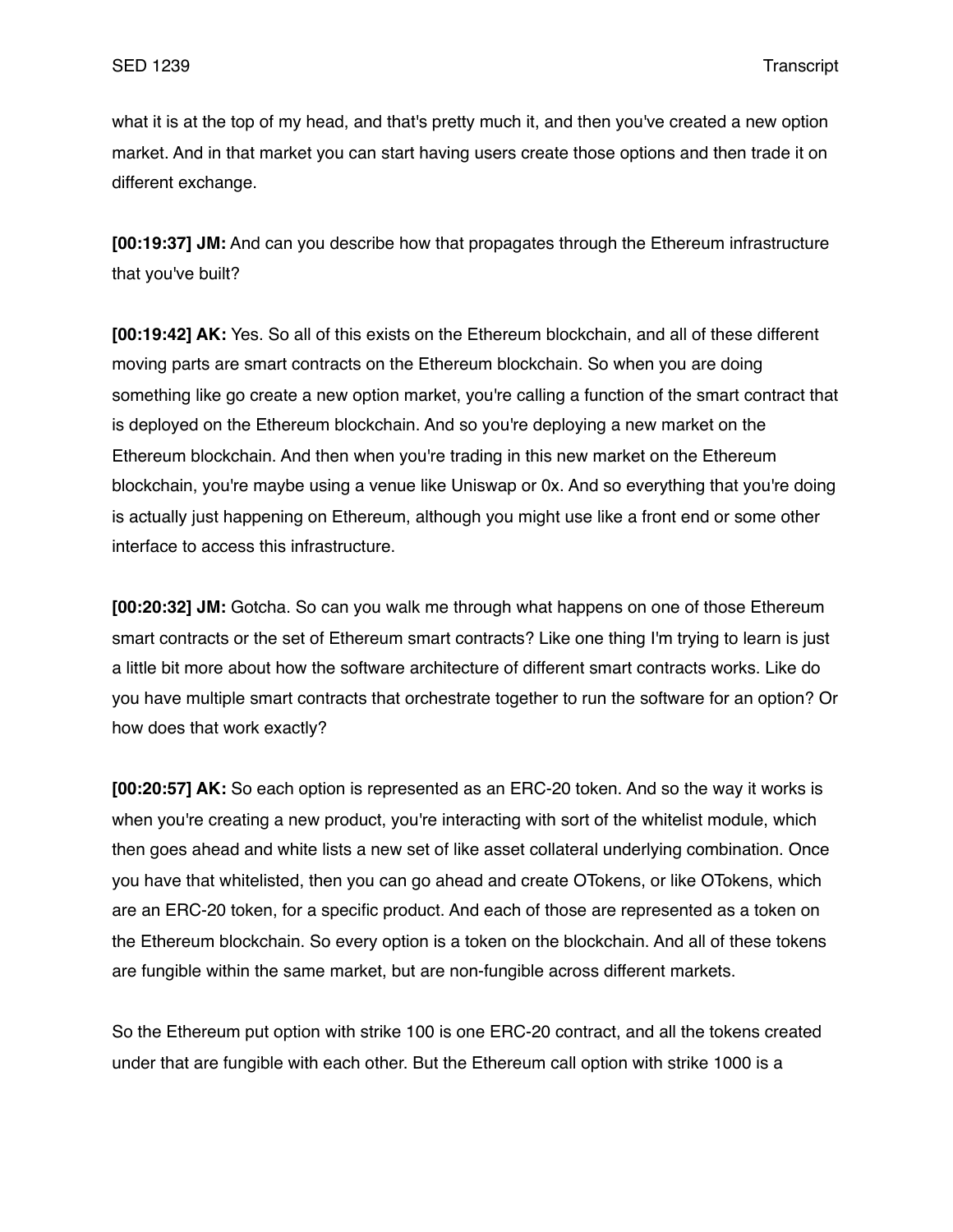separate market and a separate ERC-20 contract and options in that market are not fungible with the put option contract, or not fungible with a contract of a different strike price.

**[00:22:28] JM:** And how do the contracts actually work? Like how do you make it such that once I've purchased a put option that put option will do what it's supposed to do? How is it verified that it's going to do what it's supposed to do?

**[00:22:47] AK:** Yeah. So all that logic happens in this controller contract, which is like the giant brain, which manages each of these different markets. So when someone creates a new option, and I don't mean a market, I mean like is going to sell a new option. They have to put up collateral. All the collateral across all the different markets are stored in one main pool, which is the margin pool contract. And this pool contract can only be accessed by the big brain, which is the controller contract, which determines who can be paid out what amount and like manages all the accounting and bookkeeping. So the controller contract actually isn't doing all the math. The math is happening in a margin calculator contract, which tells the controller contract like, "Hey, this person –" Or like tells the controller contract this is how much you can pay out one option of this type. This is how much you can pay out one option of this other type.

And so if a user is interacting with the system, they're interacting with the big brain, which is the controller contract. And if, for example, they're trying to settle their option after expiry, they would go to the controller contract and be like, "Hey, I want to settle my option," and the controller would then ask the calculator, "How much should this person get when they're settling up?" And the calculator tells the controller that and then the controller pulls that amount of money from the margin pool and sends it to the end user.

**[00:24:33] JM:** Okay. So when I'm in possession of a contract and that contract – Well, I guess if the contract expires, or if I'm in possession of essentially a token that is created against a contract and that contract expires, my token is going to be worthless. Otherwise I'm going to need to do something with that token before the contract expires, and all of that is managed by the smart contract.

**[00:25:04] AK:** Yeah, by the big brain controller.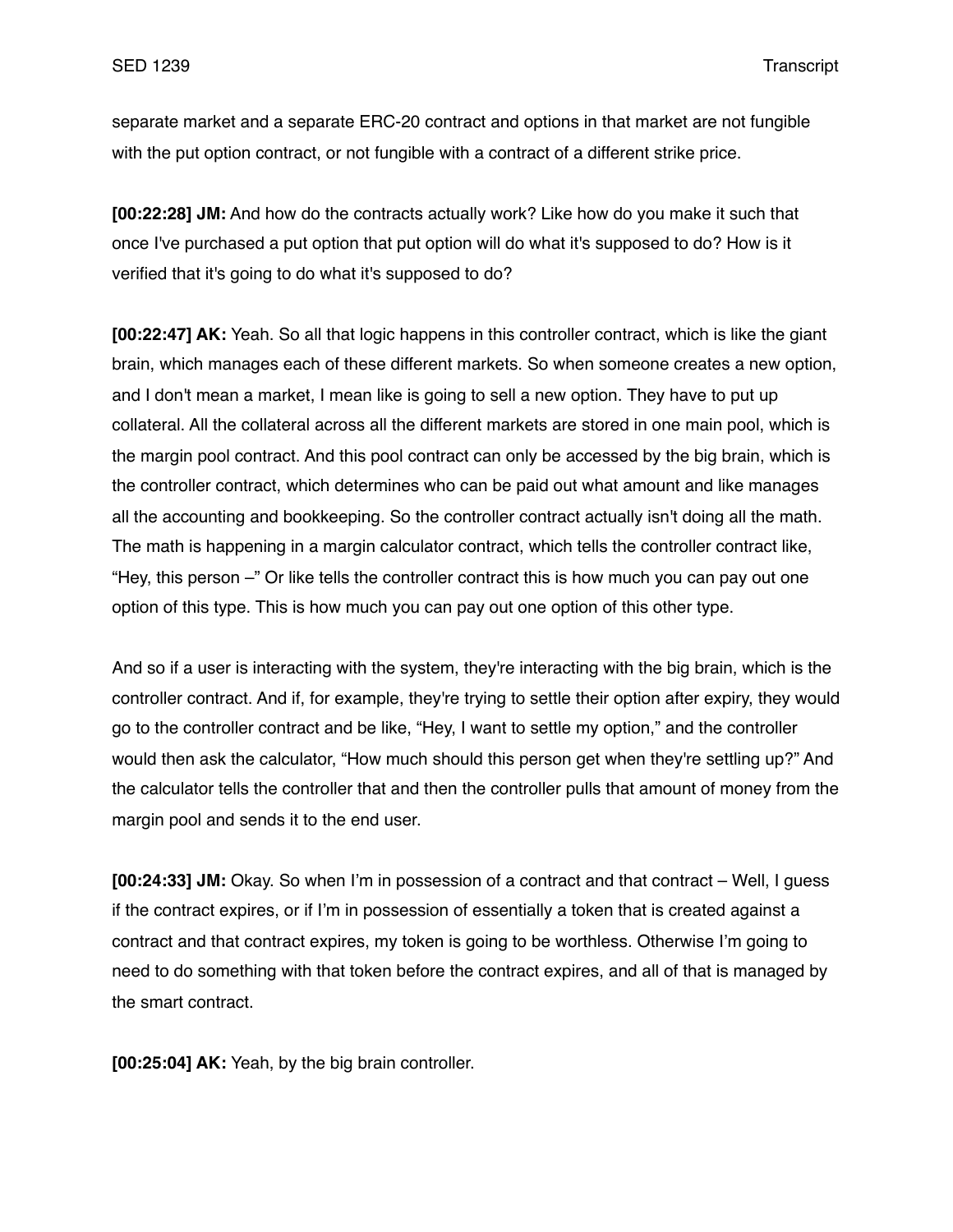**[00:25:06] JM:** The big brain controller, right.

**[00:25:09] AK:** Every interaction with the Opyn V2 is happening through the controller, whether that's like adding collateral, removing collateral, settling your option that you own. All of these are happening through the same interface.

**[00:25:26] JM:** Can you walk me through one more time like what all happens across that big brain? Like what is that big brain orchestrating? Like I put in money, I'm going to get a tokenized contract back. Walk me through that full transaction again.

**[00:25:42] AK:** Yeah. So I guess there are two – Okay, two broad types of users. One is the option seller and the other is the option buyer. So the option seller first needs to create an option or mint an oToken before they can sell it. The selling happens on an exchange, and that's for now like when I say option seller, I just mean the person who's like minting the option. Not necessarily like the part where they go ahead and sell the option. So they're just going ahead and creating oToken.

To create this oToken they go to the controller and they're like, "Okay, this is how many oTokens for this particular market that I want to create." So the controller then takes collateral from them, puts it into the margin pool. From that specific contract that they want to create oTokens, it creates oTokens and sends it to them. So that whole orchestration happens by the controller. Now if the same person comes back and is like, "Actually, here are the oTokens. I want to close my position before expiry." It can take the oTokens back from the seller and then burn them, release their collateral from their vault and give it back to the seller.

If instead I'm a buyer who bought these oTokens on a different exchange, I could go to the controller after expiry and say, "Hey, I think my options are in the money. Can you settle them for me?" And then the controller will like take my options, burn them, for that specific market decide – Ask the calculator how much it should pay out, and then based on that, payout money from the margin pool.

And so sort of the broad actions, there are a few different actions that the controller can take. Actually this is a really cool feature of Opyn V2, which is you can flash mint infinite number of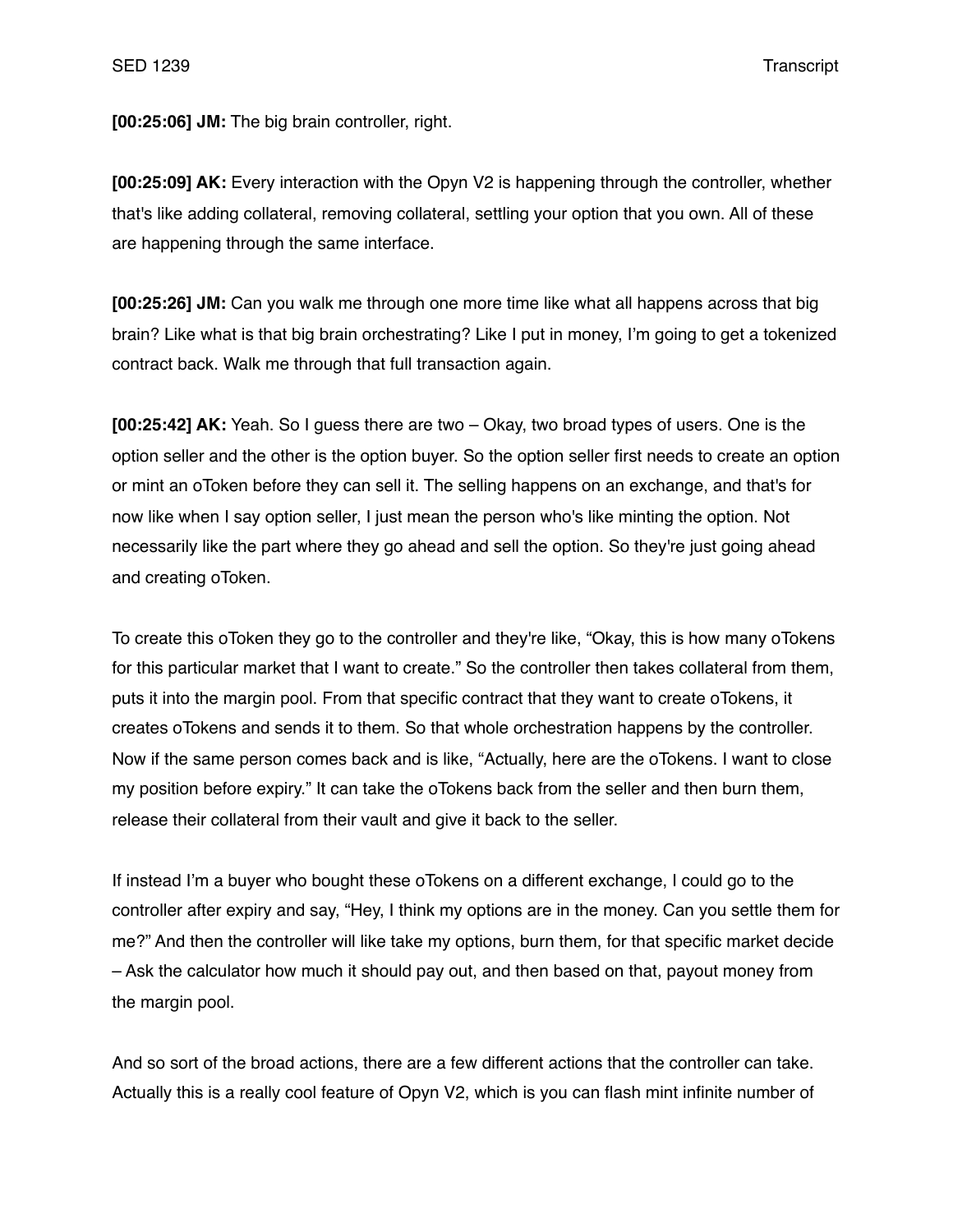options. So there're a few operations you can take and it doesn't matter in what order you can take them, in any order as long as the end state is a safe state. So you can mint an option, you can add collateral, you can remove collateral, you can burn an option, you can settle a vault, or exercise an option, and you can do all of these actions in any order. And as long as the start state and end state are safe, it doesn't matter.

**[00:28:14] JM:** How do you test the functionality of the entirety of the options platform?

**[00:28:20] AK:** Yeah. So this is actually quite complicated with V2, and a big part of – So we have several different things that we do in the testing process. One is unit tests. So anytime anyone writes a module, just write unit tests. Then we have integration tests where we test interactions between different modules. So between the controller and calculator, between the calculator and the oracle. And then on each of these modules, especially like the more complicated ones, like margin calculator, we fuzz the calculator on a bunch of random different inputs. So we built our own like in-house testing engine, which throws a bunch of random inputs based on all possible paths that the calculator can take and make sure that we've covered each of those scenarios. But even beyond all these, we do internal audits where everyone on the team audits the code base. Makes sure the implementation matches the spec that we've written out and there are no other attacks that are possible based on like other common DeFi exploits. We also have external auditors take a look at our code. And beyond all of this, also formally verify the code uh with Certora.

**[00:29:53] JM:** And did you find any issues after you went live?

**[00:29:58] AK:** So far we've not found any high or critical vulnerabilities after we've gone live.

**[00:30:04] JM:** That's amazing.

**[00:30:05] AK:** We've done an audit with OpenZeppelin, with PeckShield. In fact, PeckShield audited the code after it was live and formally verified the code with Certora. But, again, I would say like security is a continuous process and I think like DeFi changes so fast. And so we continue to revisit the security of our code base every month just to keep up with like all the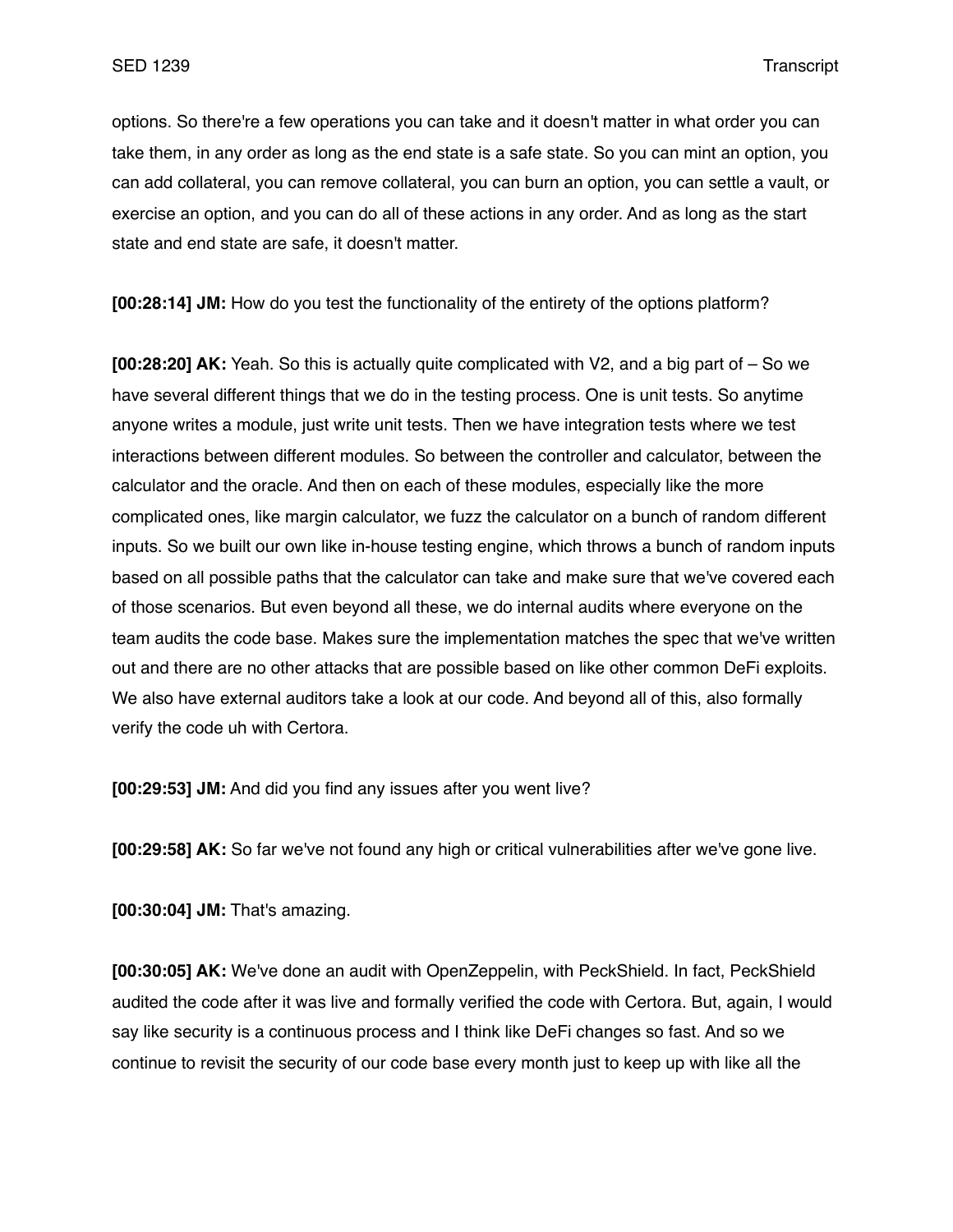different attacks happening in DeFi and make sure it's not vulnerable against any of the newer attack vectors that are coming up.

**[00:30:44] JM:** So today, are there centralized options platforms that compete functionally with Opyn, that compete functionally with your decentralized options platform?

**[00:30:57] AK:** Yeah, in terms of like capital efficiency, in terms of like gas fees, there are a lot of centralized alternatives which make it a better experience for users, especially big institutions. But I do think for users who live outside certain countries, they don't even have the option to access these centralized exchanges. And so Opyn is sort of like the only alternative for them.

**[00:31:29] JM:** Got it. So this would be like people in like developing countries or people who are just don't have bank accounts or what are you talking about exactly?

**[00:31:38] AK:** Oh! I mean, I think – Well, I don't actually know where Deribit is accessible. I know it's accessible in like some parts of Asia, but not like all countries in Asia. So if you're an options trader and you want to do trade crypto options and you live like not in like the select countries that they have offerings in, it doesn't have to be a developing country. It could be like – I don't remember if they're accessible in Japan or not. But, yeah, it could be like maybe you live in Japan and you just want to trade options and it's not accessible, or you live in Canada and it's not accessible.

**[00:32:18] JM:** What is it like to try to build a DeFi team these days? Is the competition for talent just tremendously difficult?

**[00:32:28] AK:** I would say every DeFi project is hiring and like there are a lot of awesome stuff that's getting built at the same time. That said, I think when an amazing group of people comes together to build like something truly that everyone's passionate about, I think everyone can feel the energy. And I think like I would say it's not that hard to find talent. I think maybe like for some roles where there're very, very few people who can do that role, it's hard, but I would say as a general case maybe not so.

**[00:33:12] JM:** What are the hardest engineering problems you're dealing with right now?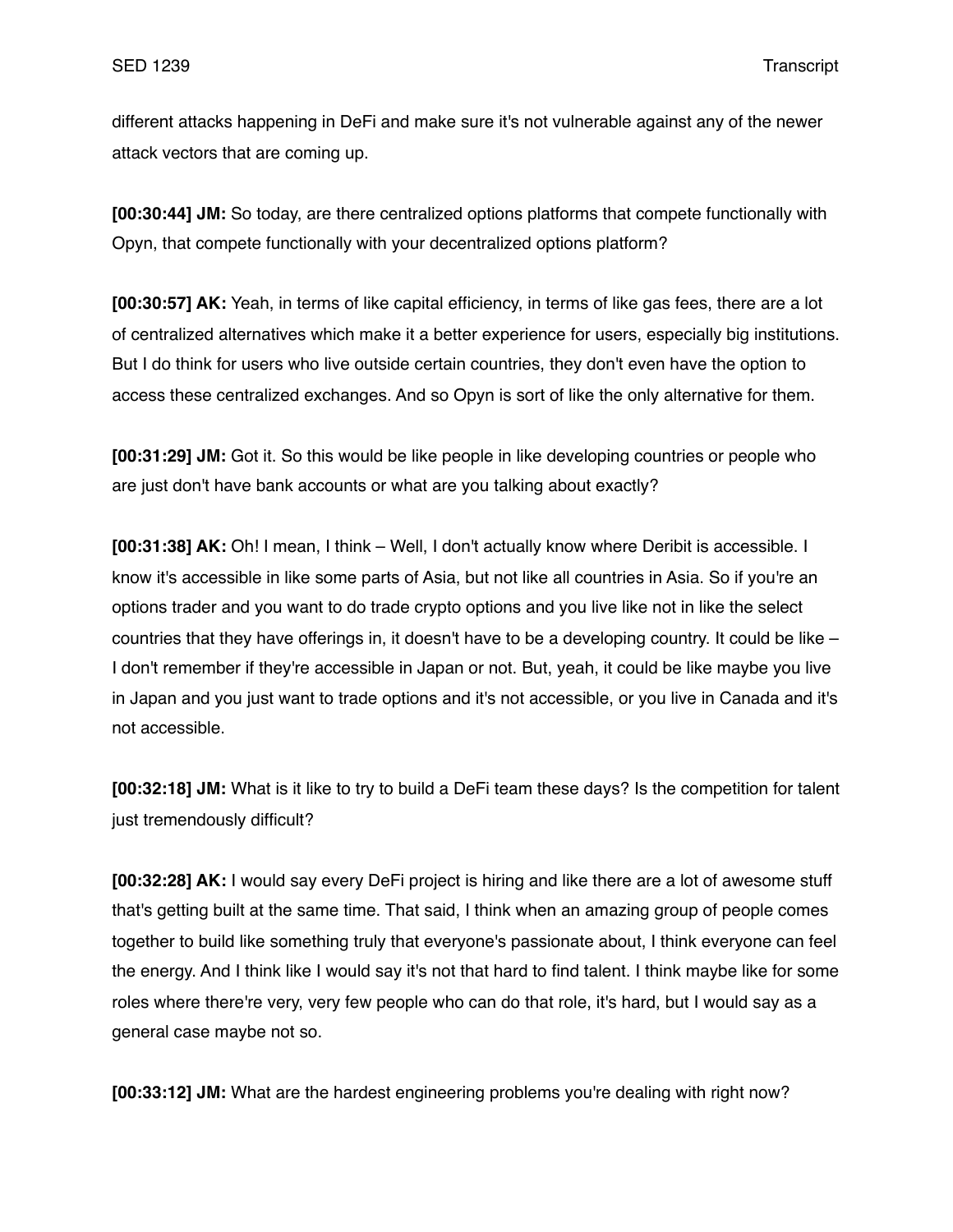**[00:33:16] AK:** Yeah. So a lot of the hardest engineering problems we're focused on is around, one, like layer two scalability or even like figuring out if we want to do a layer one and like how we're going to go about that. And obviously doing something like that is going to be much more complex in scope. So figuring out how we secure something that big in scope. So that's one whole realm of things.

The other set of things we're working on is around capital efficiency and making it lucrative enough for institutions and other like big traders to use on-chain solutions instead of like Deribit. So that requires a lot of on-chain computation. So thinking about like how do we do all this computation? But also like secure it while like keeping it gas-efficient. So like sort of solving within all these constraints, that makes it a very very tricky problem.

And then our biggest, most exciting thing that's coming on our roadmap, is figuring out how we build an on-chain options exchange. So the AMM problem for normal tokens has been really well done, well solved by like Uniswap, Balancer, etc. But options have DK, which means as time tends to expiry for the option, the option reduces in value. And so none of these on-chain AMMs work well for options. And so a big area of research and engineering for us is figuring out how to build an option-specific AMM.

**[00:35:07] JM:** Can you explain that problem? That AMM problem in more detail?

**[00:35:12] AK:** Yeah. So right now if I'm a liquidity – So let's take the way Uniswap works. Uniswap is a constant product AMM. If I provide liquidity to Uniswap, I might provide like some portion options, some portion maybe USDC or like Eth. So let's say for simplicity it's Eth. Any sort of smart trader will continue to arb against me as the option tends to expiry. And right before expiry, like any sort of Ethereum left would be swapped out for all the options and after expiry I'll be left with a bunch of worthless options.

So the only way to make that to me, I, as liquidity provider, after expiry and left with only options, which are all worthless, and maybe I made some fees but the fees are definitely not enough for me to compensate my losses on the Ethereum that I've put down. And so right now it's unprofitable for any sort of LPs to use Uniswap for a product like options. And so we're kind of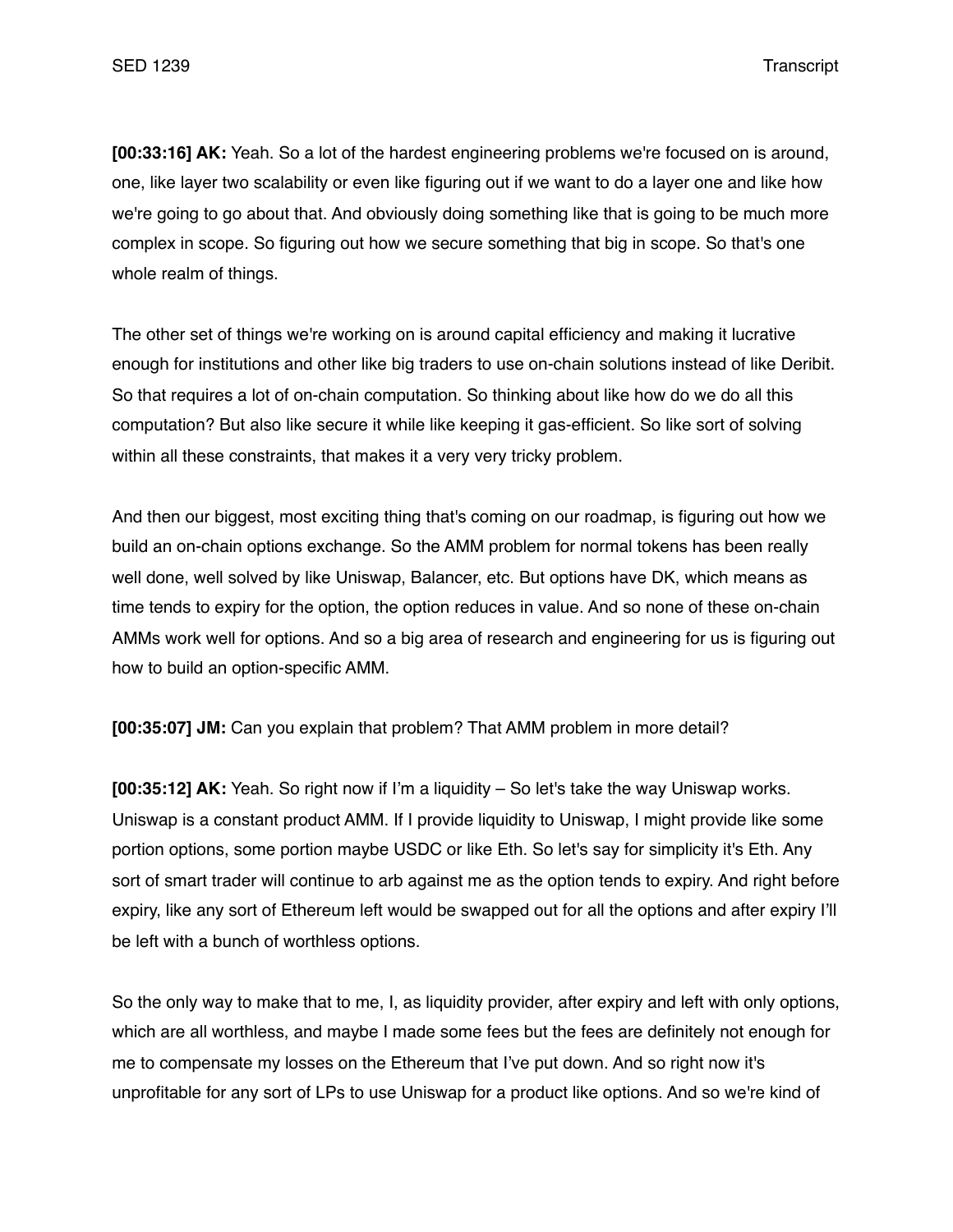figuring out, "Can we create an AMM where you provide liquidity, but as time passes you sort of like – The AMM itself knows to take out some of the Eth and like set it aside and reprice the option to a lower value because it has data decay," and that way you don't lose out all the Eth at expiry to a smart arbitrager.

**[00:37:03] JM:** Now it's worth noting that you are a company. There's a company built around this protocol. So what is the value to the company of the platform? How do you monetize the platform itself?

**[00:37:19] AK:** Yeah, a big part of how we see monetization is once we have an AMM, we can take a protocol fee on the AMM. So any trade that happens, we get a small percentage of that. That's one path. Another path is like adding a protocol fee to anytime someone creates a new option. Right now we haven't done that because we think like the fee on exchange is maybe a better alternative. And beyond all this, maybe there could be a token, but that's still something we're trying to decide and figure out.

**[00:37:57] JM:** So it's 2021. We're in the midst of a huge surge in cryptocurrency industry interest and there're a lot of developments going on. I mean I see a lot of opportunity to be built on top of the things that are being built right now, like the protocols, and decentralized exchanges, and derivatives, and options protocols. I just love to get your vision for where we are and where we're going and kind of what's next after this phase of infrastructure gets built.

**[00:38:34] AK:** Yeah, that's a really good question. And I think right now there's still a lot of infrastructure to get built. I can say this from firsthand experience where I think we have at least five to six years of infrastructure building to be done even just like in the derivative side onchain. In terms of where I think defy is headed, we at Opyn really believe – We're all really excited about building an inclusive fair and open financial system. And a big part of that is starting with options right now and derivatives right now.

I think in the next like five-ish years, hopefully that's a market that we've conquered and we can tackle more interesting other sort of risks that come up and like help build hedging tools for those risks. But right now I think for the next five-ish years it's probably going to be derivatives.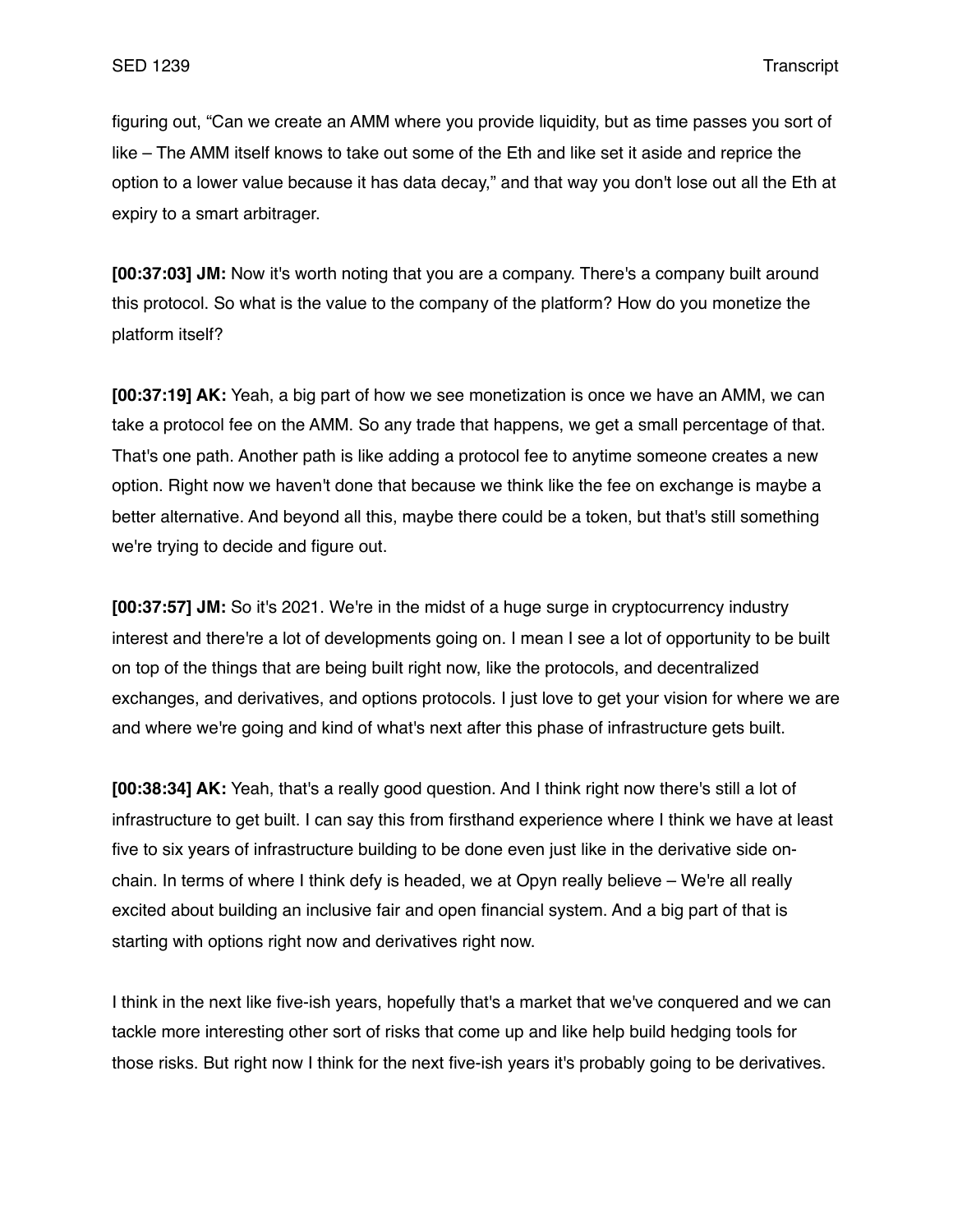**[00:39:46] JM:** Are you seeing a lot of main street derivatives trading companies get involved in crypto derivatives trading or crypto derivatives infrastructure investing?

**[00:39:59] AK:** Yeah. In fact a lot of the investors who invest in like centralized exchanges and centralized derivative companies invest in on-chain derivative products. And also a lot of these companies themselves invest in like – Or have a like fund which invests in DeFi products. So it's very interesting to see what's going to happen there. I'm just curious to see like where that leads us in the next few years to few months.

**[00:40:35] JM:** What are the challenges of company building in the crypto infrastructure land that you would warn people about if they're considering building a company in crypto?

**[00:40:47] AK:** So crypto has cycles of like extreme hype and extreme lows, and I think right now we're at the peak, or, well, I can't predict the market, but it feels like we're nearing a peak. And I think the biggest challenge is remembering to stay focused. Remembering that you created a plan for a reason and you have to stick to the plan regardless of where the market is in the sense of like if you need to do security, you need to do it. You can't just launch a token and get hype investors, because it's very easy to build a product that goes to the moon today and goes back to the floor tomorrow. And we've seen that trend happen over and over and over again in crypto and you don't need to do that yourself to learn from it. I think remembering to stay disciplined and like do the right things and do the right things by your users I think is the biggest challenge but the most valuable thing on your side as well.

I guess maybe one more thing I would say is crypto has a very like love-hate relationship with the rest of the world. Like either people love you or people hate you and it's going to be like all of the emotions all the time, and it requires a lot of faith in the future and faith in the long term vision behind where crypto is taking us to really stick through both the highs and the lows. I personally feel like those who stick through the lows are the ones who truly believe in crypto and a lot of amazing stuff gets built during the lows, which is why there exists the highs. And so like sticking through it even when crypto prices drop is I think the biggest signal of perseverance and like belief in this long-term mission.